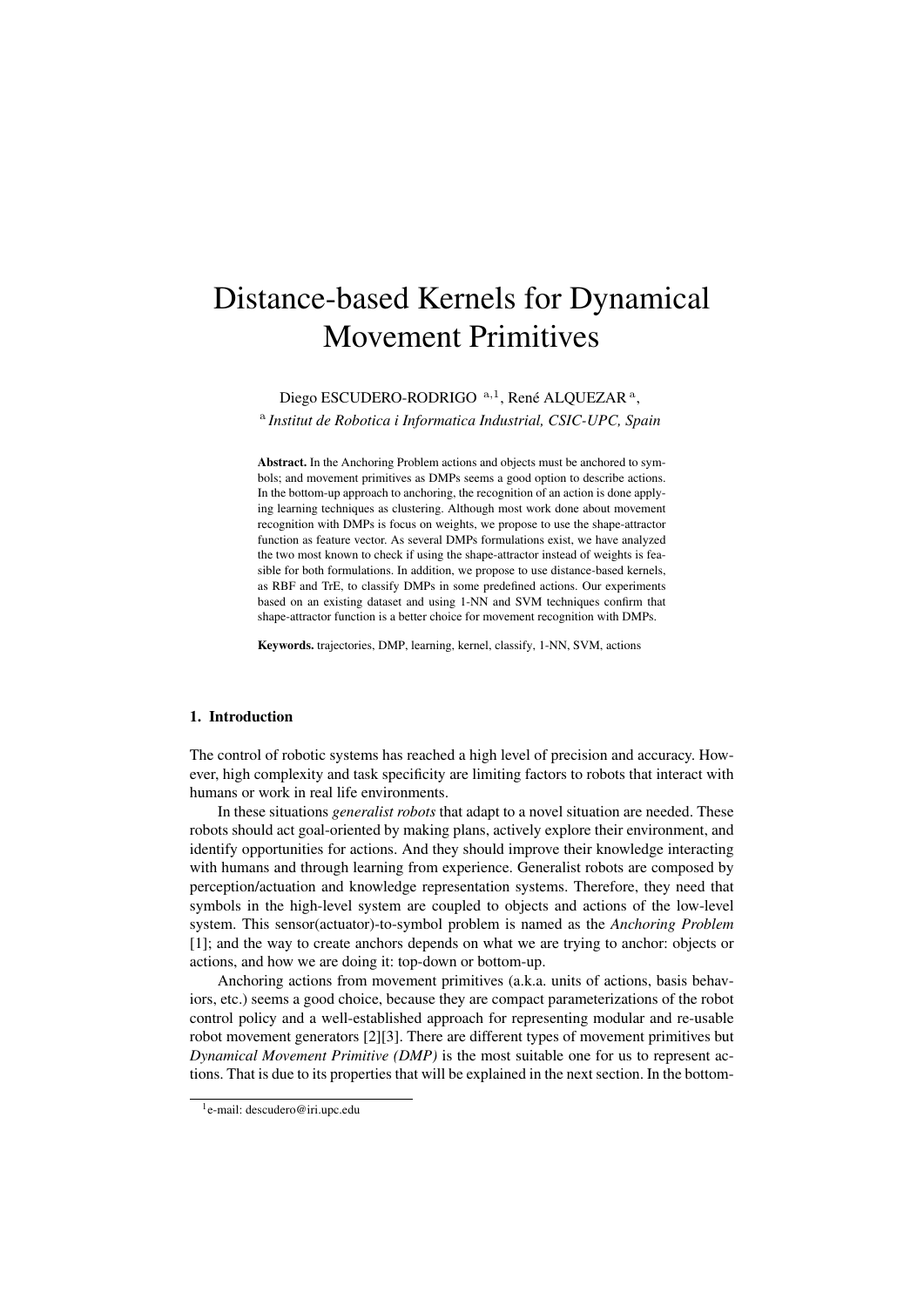up approach to anchoring, new symbols may be associated with clusters in conceptual spaces [4], and to obtain such clusters, some distance or similarity measure between the concept representations has to be defined.

The paper starts describing the DMP framework and two different formulations. Afterwards, we focus on how to use them for movement recognition; analyzing the properties of the shape-attractor and the weights, and explaining the two distance-based kernels that we propose to use. Finally, we apply our classification approach to a trajectory dataset to test its reliability.

## 2. Understanding DMPs

A DMP is a model-free approach that encodes a one-dimensional trajectory as a set of differential equations, and these equations can compactly represent control policies [5]. The basic idea is that a dynamical system with well specified stable behavior is taken, and another term (the shape-attractor) is added that makes it follow some interesting trajectory. Two behavioral patterns, rhythmic or discrete, can be used with DMPs. In this paper we only deal with discrete ones, but our proposal could be easily applied to rhythmic ones as well.

A useful characteristic of the DMPs is that they could be learned from only one demonstration, making them a useful tool in *Learning by Demonstration* with robots. However, some researchers have extended it to be able to learn a DMP from multiple demonstrations. For example, in [6] an extension named as Stylistic Dynamic Movement Primitives (SDMPs) was defined.

Although the DMP framework was original defined for one-dimensional trajectories, it can be used with multi-dimensional ones, too. And as the framework is the same in both cases, we decided to name a DMP as single DMP (s-DMP) when we are using it with a one dimensional trajectory, and multi DMP (m-DMP) in the other case.

#### *2.1. Original formulation*

The original formulation [5] of a DMP is

$$
\tau \dot{v} = K(g - x) + (g - x_0)f(s) - Dv
$$
  
\n
$$
\tau \dot{x} = v
$$
\n(1)

The above dynamical system, also known as transformation, is composed of two main components [7] without considering the global damping term  $-Dv$ :

- The goal-attractor:  $K(g x)$ , this term attracts x towards the goal position g.
- The shape-attractor:  $(g x_0)f(s)$ , this term represents the contribution of the non-linear forcing term scaled by the  $(g - x_0)$  factor.

The non-linear forcing term,  $f$ , is defined as

$$
f(s) = \frac{\sum_{i=1}^{N} \psi_i(s) w_i}{\sum_{i=1}^{N} \psi_i(s)} s
$$
 (2)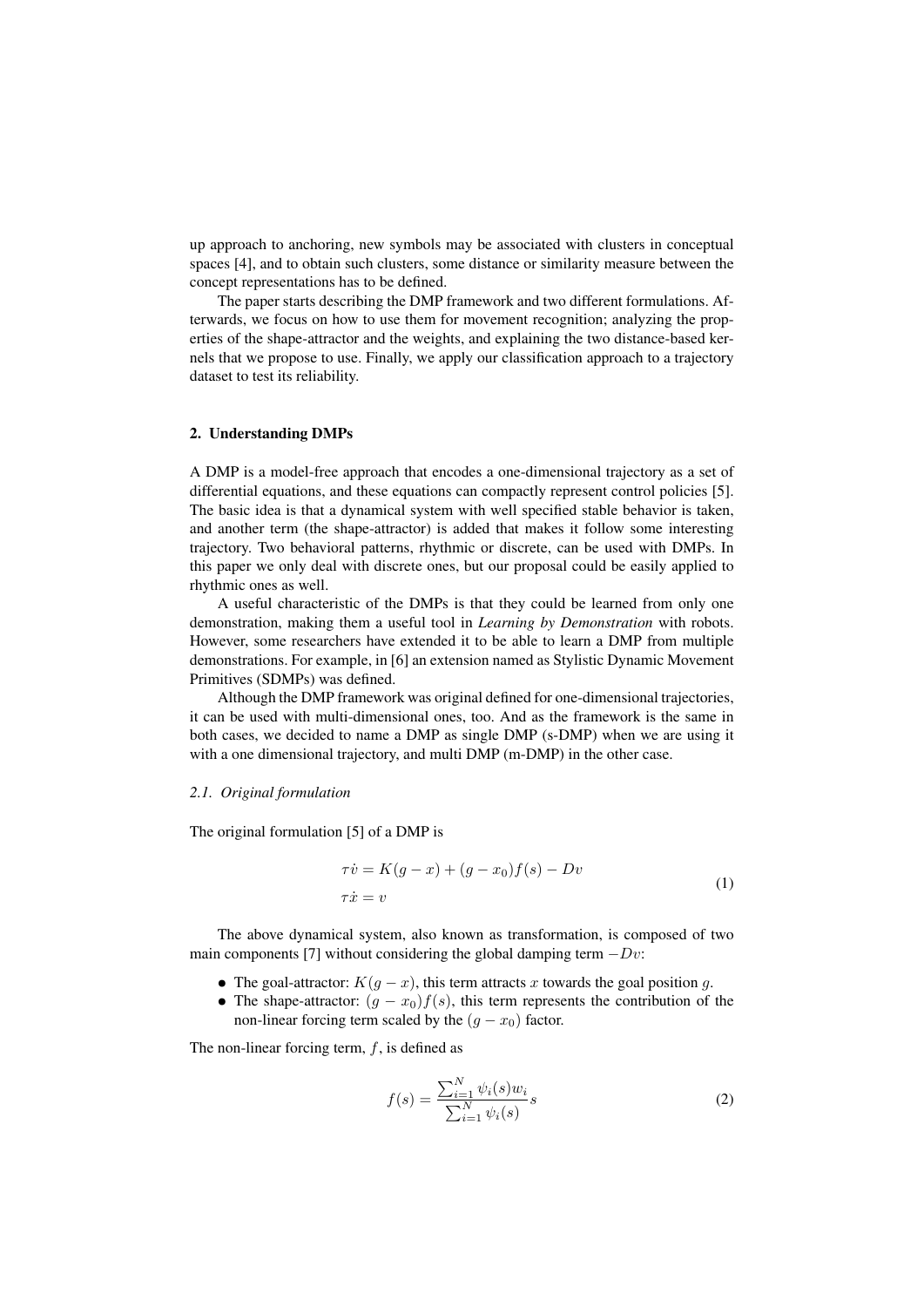$$
\psi_i(s) = \exp(-h_i(s - c_i)^2) \tag{3}
$$

where s exponentially decays from 1 to 0 with time ( $\dot{s} = -\alpha s$ ), and  $w_i$  named as weights are free parameters to learn. Due to this formulation a DMP has the following properties:

- Any smooth movement can be generated with a DMP.
- The differential equations converge to the goal point  $q$  and automatically adapt to perturbations of the state  $x$ .
- $\bullet$  The generated movement adapts online to a change of the goal  $g$ .
- The differential equations are translation invariant.
- The duration of a movement could be changed using  $\tau$  without changing the movement trajectory.



Figure 1. Example of learned w and f from a C letter trajectory using original formulation

On the other hand, this formalism has also some issues:

- If start and end-point of a movement are the same,  $x_0 = g$ , no movement will be generated,  $v(t) = 0$ .
- If q is close to  $x_0$ , a small change in q may produce huge accelerations that break the limits of the robot.
- If changing  $g$  across the zero point, the whole movement inverts.

#### *2.2. Bio-inspired formulation*

As some of the issues of the original formulation are problematic, a new bio-inspired formulation was introduced in [8].

$$
\tau \dot{v} = sK(\frac{f(s)}{s} + x_0 - x) + (1 - s)K(g - x) - Dv
$$
  
\n
$$
\tau \dot{x} = v
$$
\n(4)

In this formulation the two attractor terms are defined as:

- The goal-attractor:  $K(g x)$ .
- The shape-attractor:  $K(\frac{f(s)}{s} + x_0 x)$ , this term represents an attractor towards the moving point  $\frac{f(s)}{s} + x_0$ .

Main differences between the bio-inspired formulation and the original one are:

and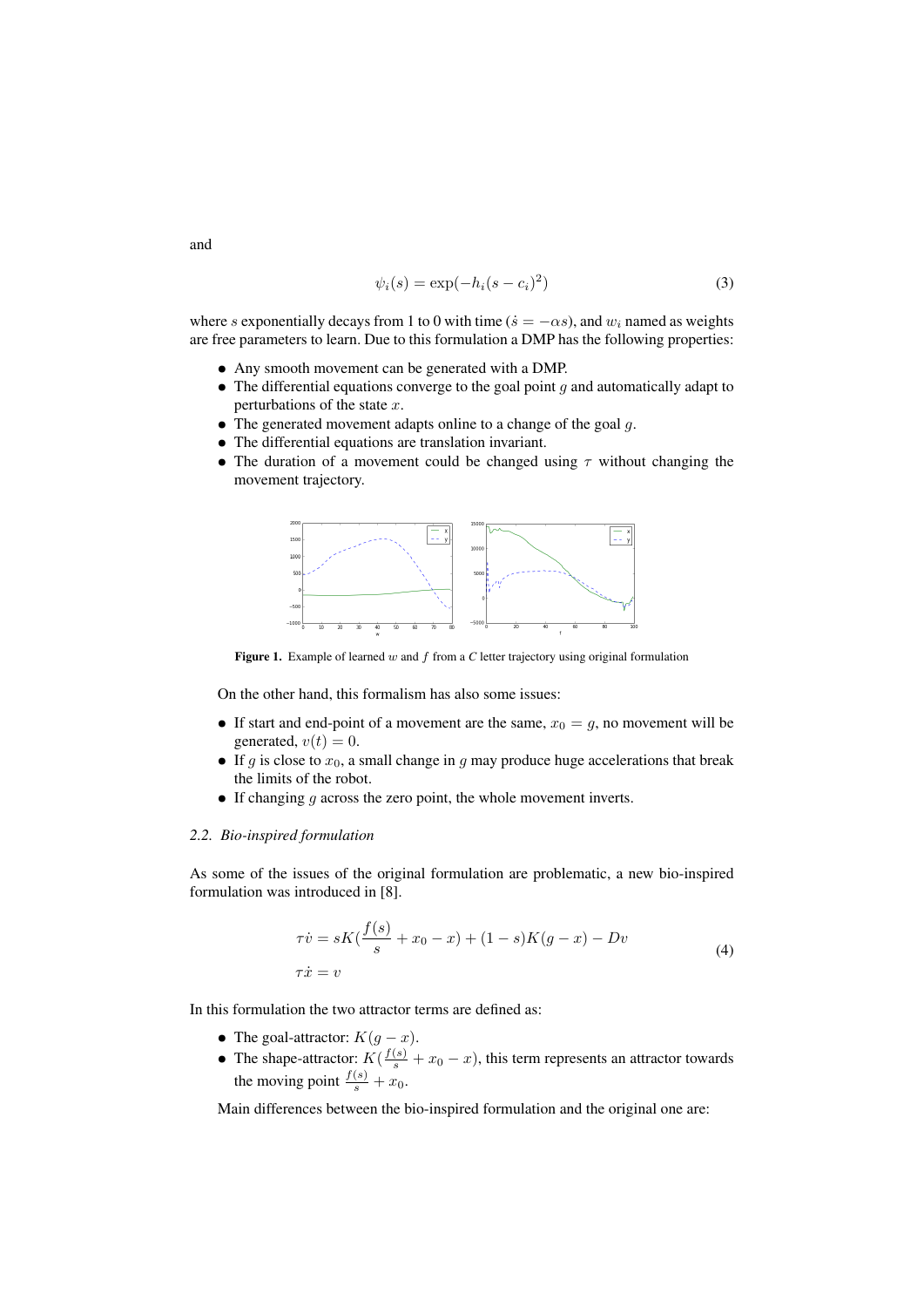

Figure 2. Example of learned  $w$  and  $f$  from a  $C$  letter trajectory using bio-inspired formulation

- It bypasses the issues arising when the goal is close to the origin of the trajectory.
- It improves the adaptation to new goals since the shape-attractor does not scale anymore with  $(q - x_0)$ .
- The addition of the  $x_0$  component on the shape-attractor enables the system to behave properly when the initial starting point is changed.
- And it is invariant under rotations of the coordinate system.

Other modifications of the formulation, as weight decoupling [9], already exist but they are not interesting for our discussion.

#### 3. Movement Recognition with m-DMPs

As previously said, we could use an m-DMP to characterize a multi-dimensional trajectory. In multi-dimensional trajectories an s-DMP is used for each trajectory component (or DOF) but there is only one shared canonical system that synchronize them.

The DMP is a framework that provides great learning and motion reproduction capabilities. And the invariance properties, that were explained in previous section, make it a good option to movement recognition. For example, these invariance properties render the parameters  $w$  insensitive to movement translation, rotation, and spatio-temporal scaling. In addition, other useful properties for movement recognition are: compactness, robustness and comparison efficiency. As their internal representation of a movement is compact, it consumes small memory and comparison between two s-DMPs can be achieved without requiring much new effort.

Ispeert *et al.* [2] have shown that correlations between weight parameters  $w$  of the DMPs reflect similarities between motions; trajectories that are topologically similar tend to be fit by similar parameters  $w$ . However, this property does not hold for all formulations of the DMPs, since different equations have been proposed through time by several authors and some of the approaches seem not suitable for recognition.

In this section we analyze the properties of shape-attractor function  $f$  and weights  $w$ in the two DMP formulations recalled in previous section. This is done from movement recognition point of view and considering m-DMPs. Afterwards, two distance-based kernels which could be applied to the m-DMPs are reviewed.

# *3.1. Shape-attractor function vs. weights*

To compare m-DMPs, either the weights or the shape-attractor function of all s-DMPs that compose these m-DMPs must be used.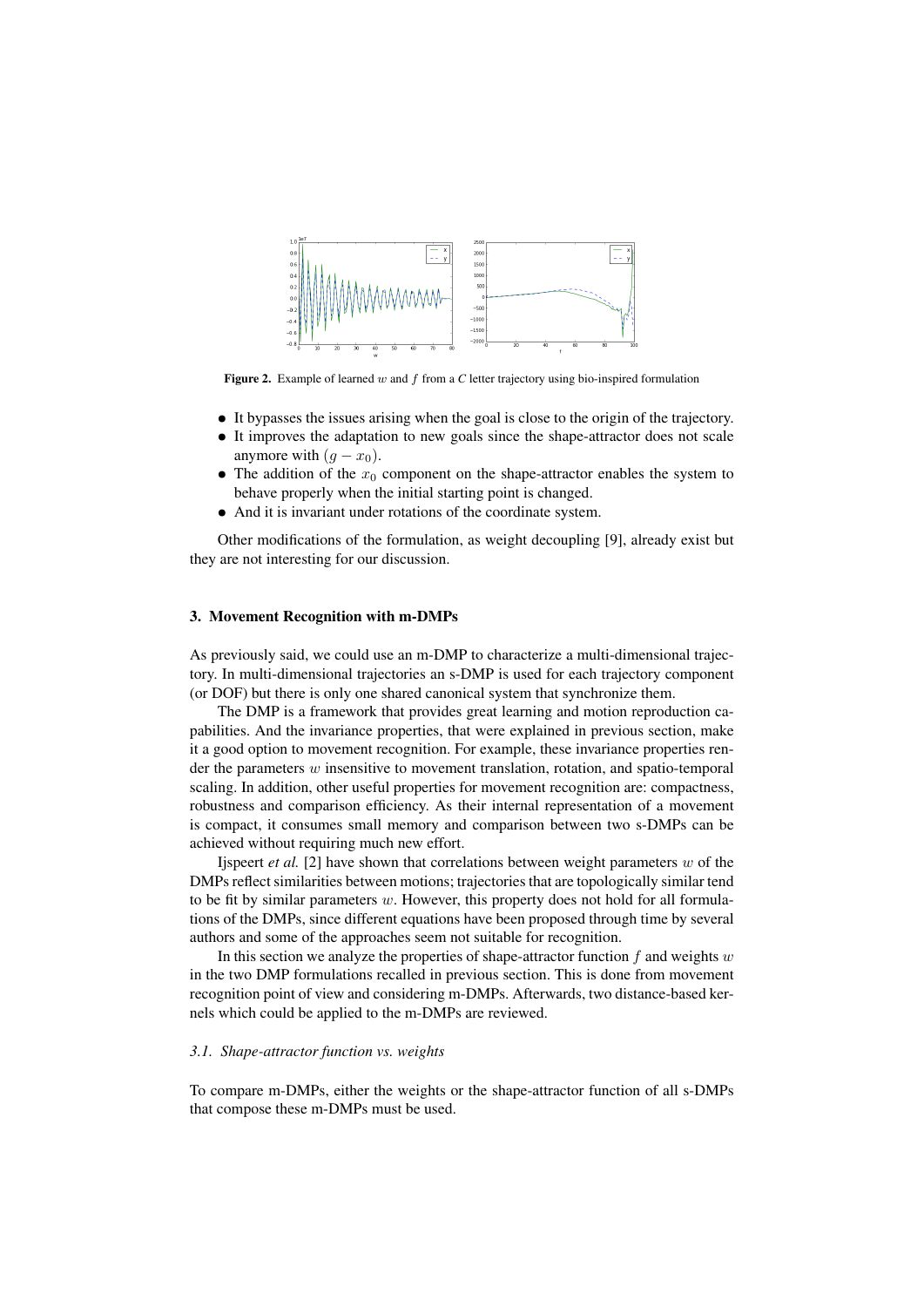The shape-attractor term encapsulates the learned trajectory and stimulates the system to mimic that trajectory. According to Eqs. (1) and (4) the shape-attractor is predominant at the beginning of the movement, when s is closed to 1; while its influence is small at the end of the movement, when s is closed to 0. The  $f(s)$  function characterizes the spatio-temporal path of a DMP, and it is a normalized basis function representation with linear parameterization. And the weights  $w_i$  that determine the particular shape of the trajectories are included in  $f(s)$ , see Eq. (2).

As the weights w are obtained solving Eq. (1) or Eq. (4), their value will be different depending on which formulation is used; and this will happen to shape-attractor function, too. Figures 1 and 2 show learned parameters from same  $xy$  trajectory.



Figure 3. Learned  $w$  and  $f$  from  $y$  coordinate of three  $C$  letters using original formulation



Figure 4. Learned w and f from y coordinate of a C and a N letter using original formulation

Usually when comparing trajectories it is needed they have same number of samples, and this is typically done re-sampling them before doing comparison. In our case, we are comparing m-DMPs so we need that number of weights w or samples of  $f(s)$  are the same for all movements.

The size of w depends on the number N of basis functions, and it could be fixed apriori for all movements. In case of using the shape-attractor, the function  $f(s)$  depends explicitly on the phase variable s which means that number of samples  $S$  of this function is equal to number of samples of the learned trajectory, and this is a problem for comparing shape-attractor functions. This could be solved fixing a-priori a number of samples S to generate  $f(t)$ , that is done using  $f(s)$  and  $s(t)$  with the fixed S. Therefore, N and S could be considered configuration parameters for movement recognition because they could be fixed a-priori for all movements. However, setting a low  $N$  for complex trajectories could cause that different movements seem similar when they are not.

Finally, let's illustrate the results of applying the two formulations to similar movements (Figures 3 and 5) and different ones (Figures 4 and 6). As the weights and shapeattractor function depend on the DMP formulation, as it was explained before, the original and bio-inspired formulations have different properties: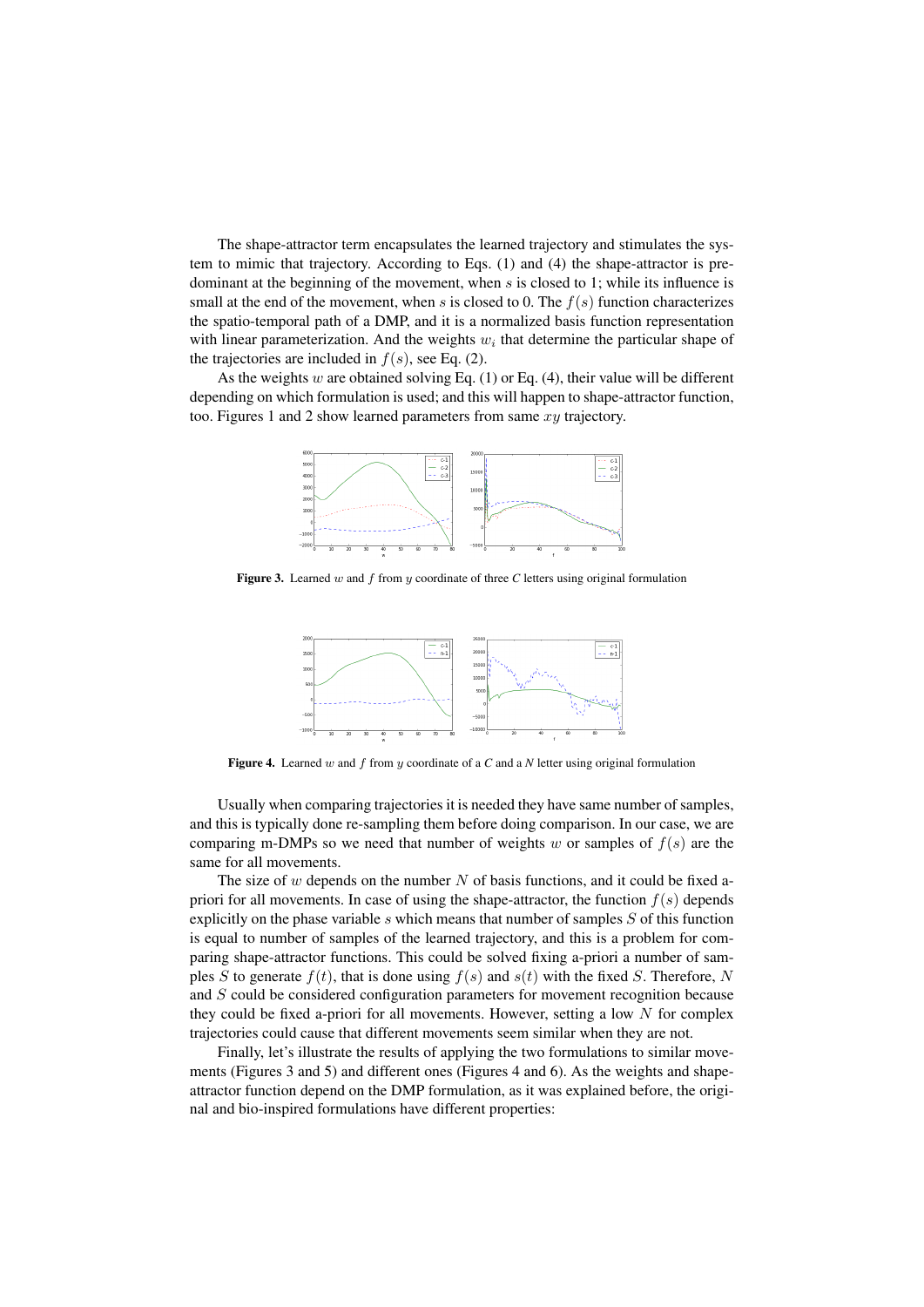

Figure 5. Learned w and f from y coordinate of three C letters using bio-inspired formulation



Figure 6. Learned w and f from y coordinate of a *C* and a *N* letter using bio-inspired formulation

- $\bullet$  in the original formulation, the weights w of two DMPs that represent the same type of movement could be inverted sometimes. However, this does not occur to the shape-attractor function.
- $\bullet$  in the bio-inspired formulation, the weights w are very different for the same type of movement. However, this does not occur to the shape-attractor function.

#### *3.2. Distance-based kernels for m-DMP*

Both the shape-attractor function f and weights w are represented as a vector of real values. In order to compare s-DMPs we may use a distance-based kernel for real-values vector as a similarity measure. Then, by aggregating the partial similarities of each s-DMP using an A-average (e.g. arithmetic mean) a global similarity measure can be obtained for an m-DMP [10].

In general, a kernel for real-value vectors  $x, y \in \mathbb{R}^n$  can be defined as

$$
k(x,y) = h\left(\sum_{j=1}^{n} g_j(d_j(x_j, y_j))\right), \quad x_j, y_j \in R
$$
\n<sup>(5)</sup>

for proper choices of h and g functions. For instance, the *Radial Basis Function (RBF)* kernel is defined as

$$
k(x, y) = \exp\{-\frac{||x - y||^2}{2\sigma^2}\}, x, y \in R^n, \sigma \neq 0 \in R
$$
 (6)

This particular kernel is obtained by taking  $d(x_j, y_j) = |x_j - y_j|, g_j(z) = z^2/(2\sigma_j)$ for non-zero  $\sigma_j$  begin a common  $\sigma$  and  $h(z) = e^{-z}$ .

Another possible choice is the *Truncated Euclidean (TrE)* kernel, which is defined as

$$
k(x,y) = \frac{1}{n} \sum_{i=1}^{n} \max\left(0, m - \frac{d_{TrE}(x_i, y_i)}{\sigma}\right), \quad \sigma > 0
$$
 (7)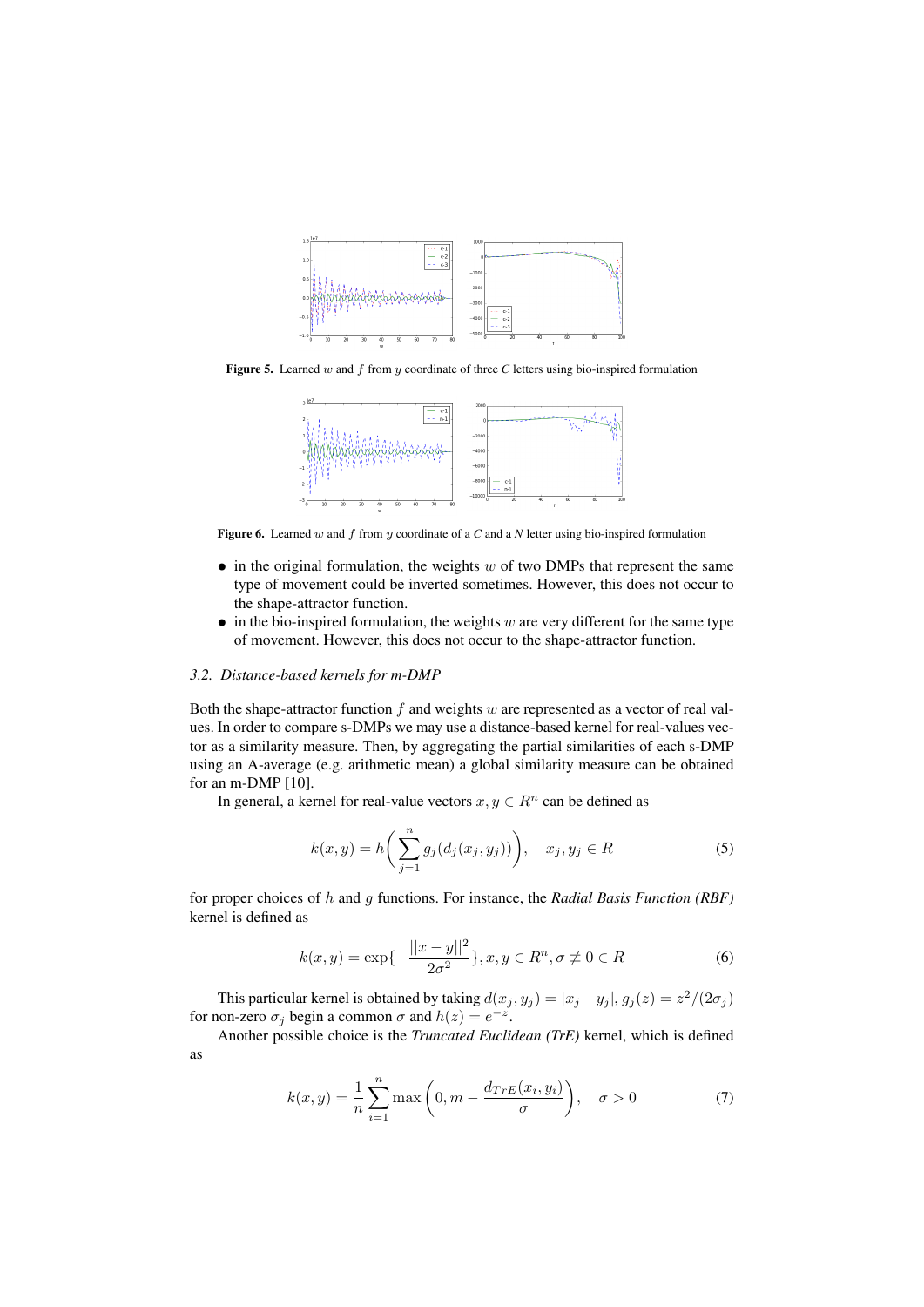where  $d_i$  is the *truncated distance* [11], an upper-bounded metric distance defined as:

$$
d_{TrE}(x_i, y_i) = \min\{m, |x_i - y_i|\}\tag{8}
$$

It is a truncated version of the standard metric in *R*, which can be useful when differences greater than a specified threshold  $m$  have to be ignored. In similarity terms, it models situations wherein data examples can become more and more dissimilar until they reach a maximum dissimilarity, from which no more differences are distinguishable.

We consider this distance metric because the dissimilarity of both, the weights  $w$ and shape-attractor function  $f$ , for two different types of movements may be quite large.

# 4. Classify Actions from m-DMPs

Our objective is to anchor movements to actions using a bottom-up approach, we want to classify several trajectories that define the same action. The trajectories are defined as m-DMPs and the actions are the types of movements needed by a robot to perform a task.

The experiments were done using IPython with Scikit-Learn [12] and ROS [13]; and the hand-written dataset (HWM) from the LASA<sup>2</sup> was used [14].

### *4.1. Dataset of hand-written motions*

To illustrate our proposed approach a subset of the HWM is used, it is composed by 30 trajectories of 9 different types of movements, see Table 1.



Figure 7. (a) C letter of the dataset, (b) robot used, and (c) trajectory of the robot.

In this dataset the movements are defined by  $150$  samples on  $XY$  plane. And we are defining a m-DMP as the composition of two s-DMPs, one per Cartesian coordinate. Although we are not applying inverse kinematics of the robot during learning because we are working in Cartesian space, we need to apply it to convert the position to joints before sending them to the robot.

Table 1. Number of trajectories per letter in the HWM dataset

|  | $\blacksquare$ |  |  |  |
|--|----------------|--|--|--|
|  |                |  |  |  |

<sup>2</sup>http://lasa.epfl.ch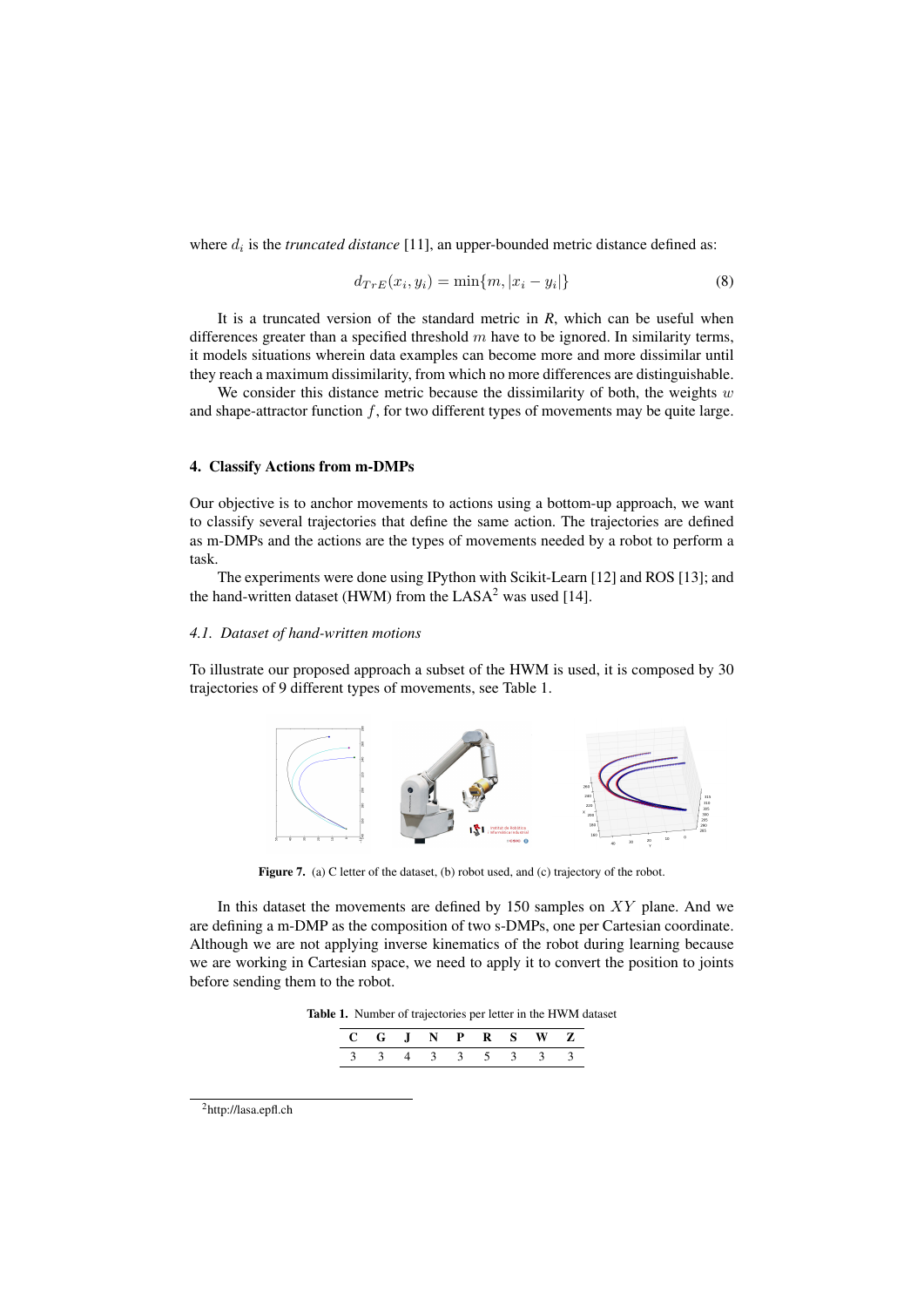## *4.2. Classification results*

To classify the trajectories in actions we define a feature vector  $X$  for each one, and a vector  $Y$  for all classes of movements  $c$  in the dataset:

$$
X = \{x_1, \dots, x_n, y_1, \dots, y_n\}
$$
  
\n
$$
Y = \{c_1, \dots, c_L\}
$$
 (9)

where  $x_i$  and  $y_i$  are the elements of w or f depending on which information is used to classify movements, weights or shape-attractor function. And the value of  $n$  will be number of basis functions  $N$  or number of samples  $S$  depending on that.

ber or basis functions *N* or number or samples *S* depending on that.<br>We fix  $K = 100$  and  $D = 2\sqrt{K}$ , and we use  $N = 80$  basis functions for w and  $S = 100$  samples for f. L is always 9 because this is the number of letters in the dataset. The 'leave-one-out' method is used to assess the results of the classifiers because the dataset is small.

First *1-Nearest Neighbors* (1-NN) is used to confirm that f provides better results. Moreover,  $w$  are not useful anymore in the bio-inspired formulation. See results in Table  $2^{\circ}$ 

**Table 2.** Accuracy(%) of the 1-NN using Euclidean distance with 'leave-one-out'

|          | weights      | f(t)     |              |  |  |
|----------|--------------|----------|--------------|--|--|
| original | bio-inspired | original | bio-inspired |  |  |
| 0.815    | 0.333        | 1.0      | 0.926        |  |  |

Afterwards, we apply *Support Vector Machines* (SVMs) with *RBF* and *TrE* kernels, which are defined in previous section. The parameters of the kernels are shown in Table 3, and their similarity matrices in Figures 8, 10, 9 and 11. The results, see Table 4, confirm 1-NN conclusions but SVMs do not improve the accuracy of  $f$  for the bioinspired formulation.

|         |                  | original     | bio-inspired        |                |  |
|---------|------------------|--------------|---------------------|----------------|--|
|         | <b>RBF</b>       | TrE.         | <b>RBF</b>          | TrE            |  |
| weights | $\sigma = 500$   | $m = 750$    | $\sigma = 35000000$ | $m = 10000000$ |  |
|         |                  | $\sigma = 1$ |                     | $\sigma = 1$   |  |
| f(t)    | $\sigma = 60000$ | $m = 10000$  | $\sigma = 7000$     | $m = 350$      |  |
|         |                  | $\sigma = 1$ |                     | $\sigma = 1$   |  |

Table 3. Parameters used in RBF and TrE kernels

Table 4. Accuracy(%) of the SVM using RBF and TrE kernels with 'leave-one-out'

| weights  |       |              |       | f(t)       |     |              |       |
|----------|-------|--------------|-------|------------|-----|--------------|-------|
| original |       | bio-inspired |       | original   |     | bio-inspired |       |
| RBF      | TrE.  | <b>RBF</b>   | TrE   | <b>RBF</b> | TrE | <b>RBF</b>   | TrE   |
| 0.740    | 0.111 | 0.144        | 0.111 | 10         | 10  | 0.565        | 0.778 |

The results of these experiments confirm our idea that shape-attractor attractor could be used for movement recognition, being a better option than weights in the original formulation and the only one for the bio-inspired formulation.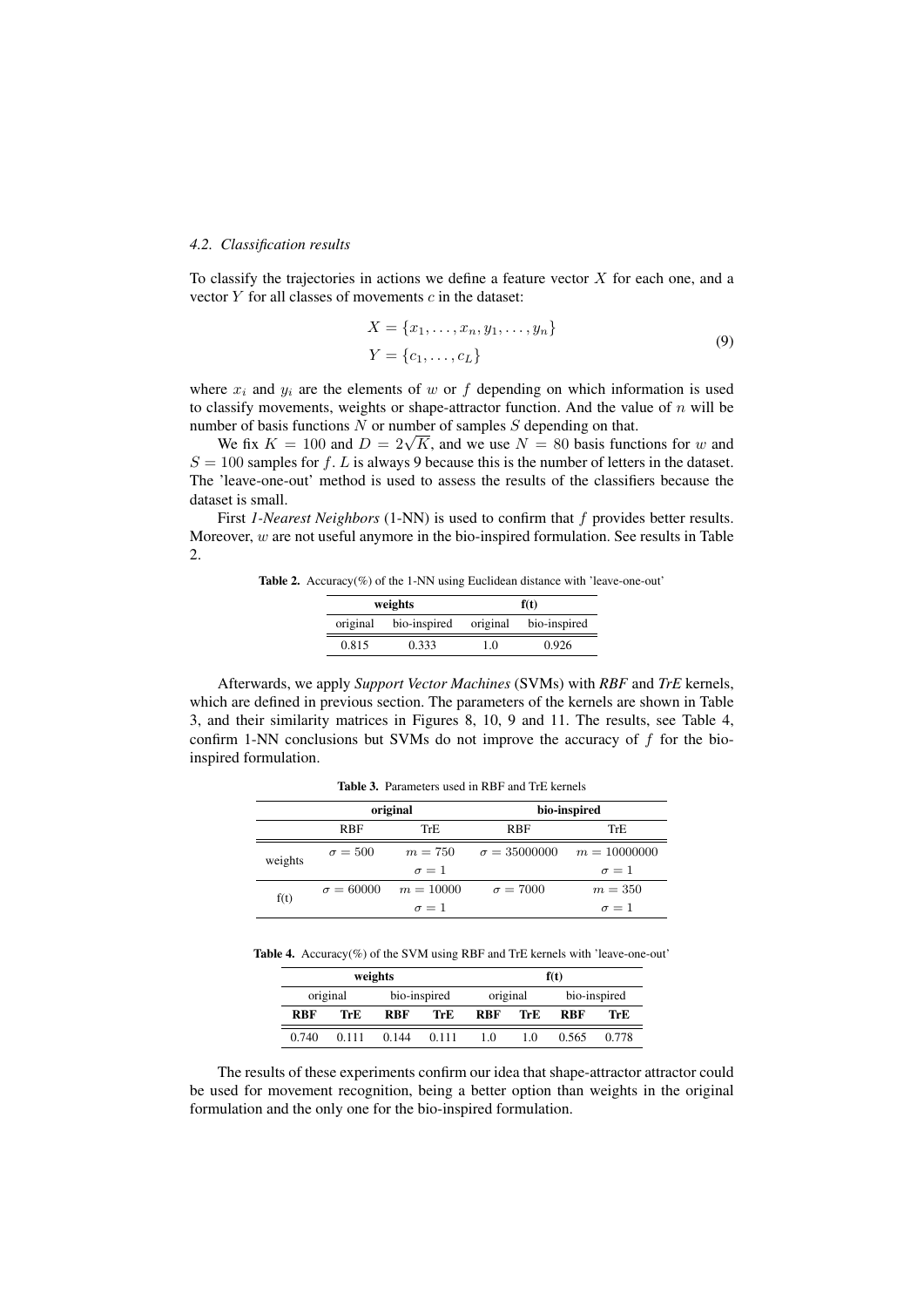

Figure 8. Similarity matrix of  $w$  using (a) RBF and (b) TrE from original formulation



Figure 9. Similarity matrix of  $f$  using (a) RBF and (b) TrE from original formulation



Figure 10. Similarity matrix of  $w$  using (a) RBF and (b) TrE from bio-inspired formulation



Figure 11. Similarity matrix of  $f$  using (a) RBF and (b) TrE from bio-inspired formulation